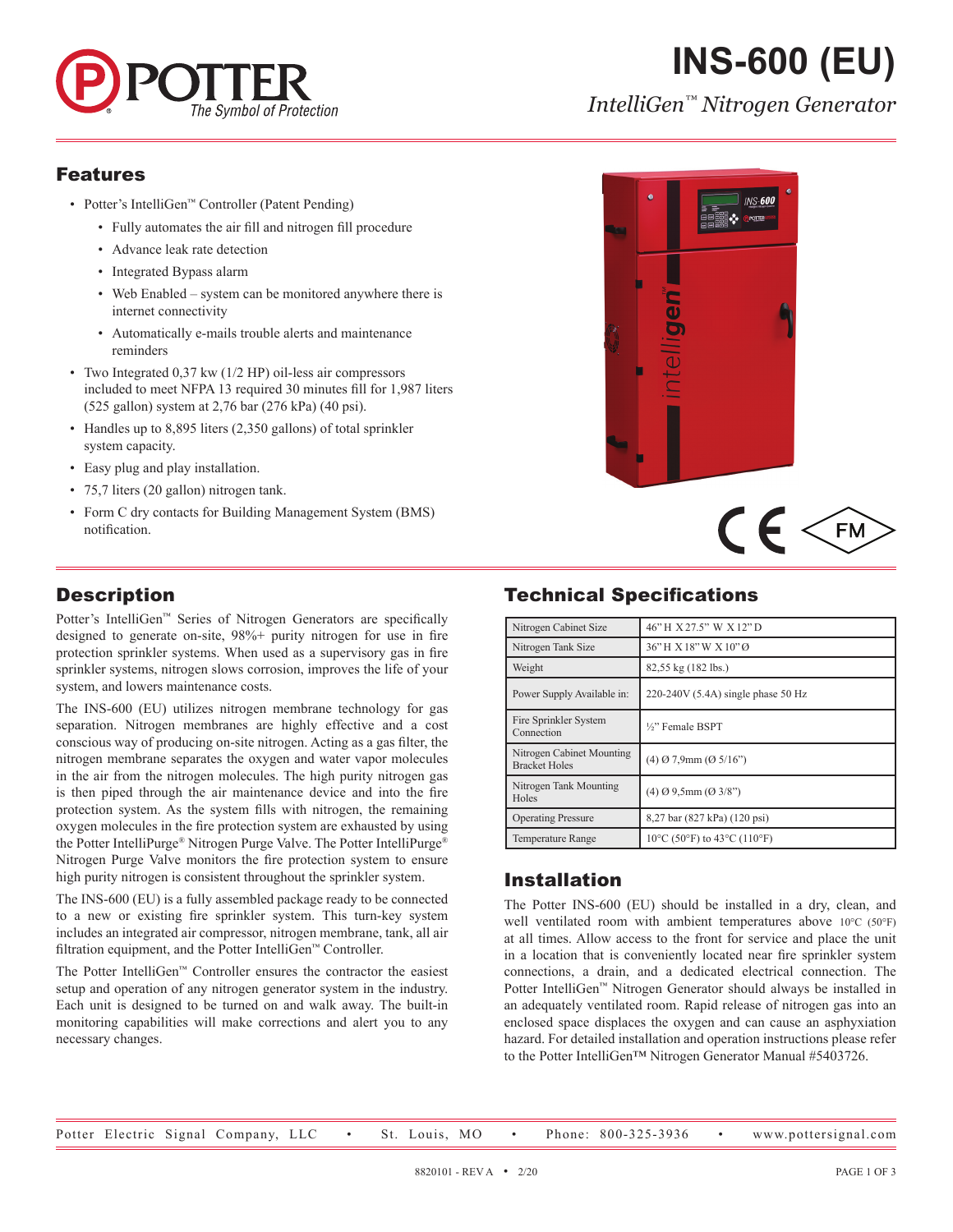

*IntelliGen™ Nitrogen Generator*

#### Cabinet Dimensions

M16 (1/2") KNOCKOUT FOR P-LINK, BMS, AND NETWORK CABLE CONNECTION



PIPE TO FLOOR DRAIN USING PROVIDED